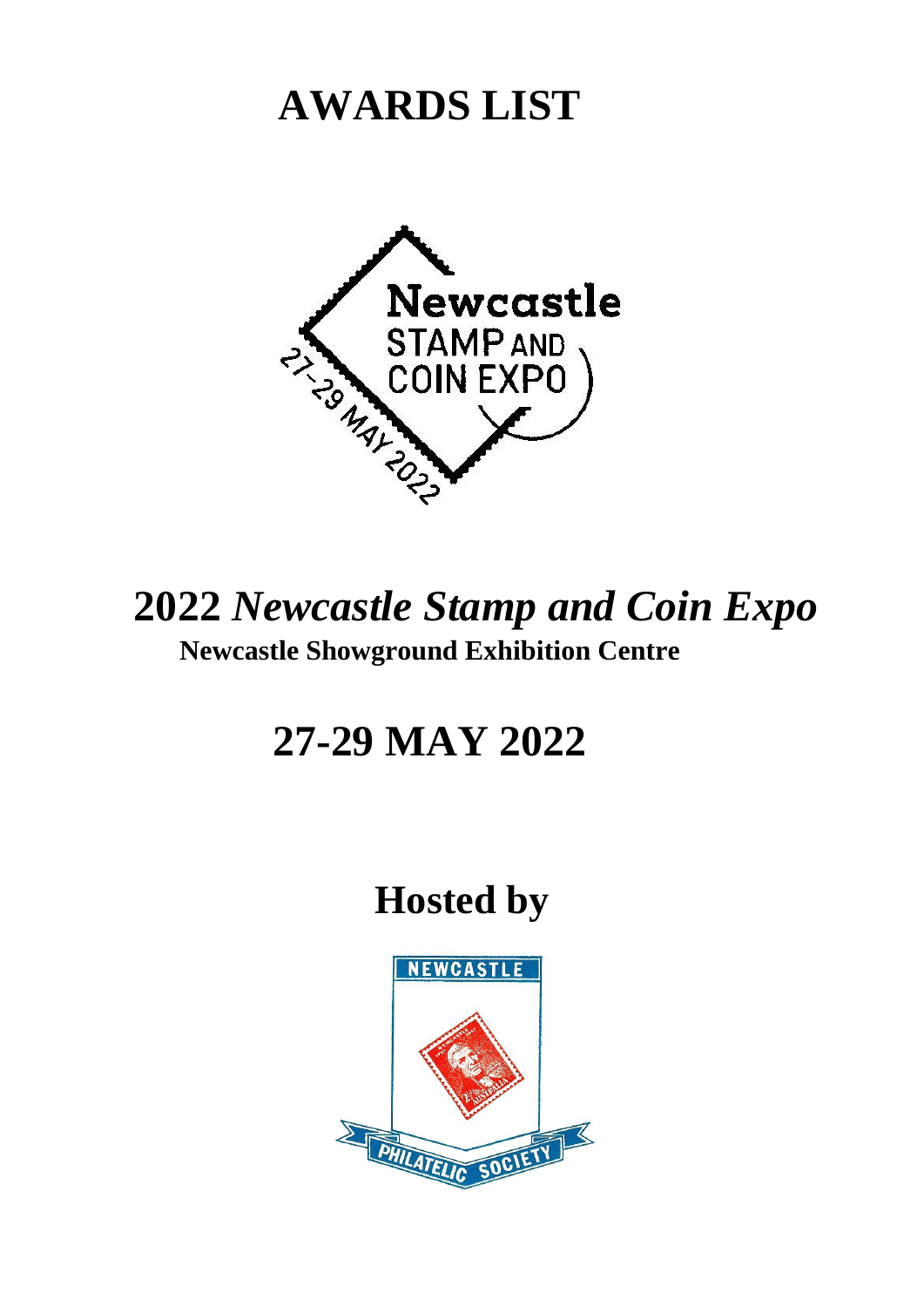# **Newcastle 2022 Stamp and Coin Expo**

#### **JURY REPORT**

Newcastle 2022 Stamp and Coin Expo is a Half-National philatelic exhibition including the following classes: Traditional, Thematic Philately, Maximaphily, Open, Cinderellas, Polar Philately, First Day Covers, Topical Philately and Frugal. The Exhibition also included the national level challenges, the Australian Postcard Challenge with four Australian states and territories participating, and the Royal Challenge; a Challenge between members of the Royal Philatelic Society London, the Royal Philatelic Society of New Zealand, Royal Sydney Philatelic Club and the Royal Philatelic Society of Victoria. There was also a special class for exhibits related to QANTAS with three entrants.

It was pleasing to welcome Lindsay Chitty with the New Zealand exhibits in the flesh for the first time in more than two years.

There were 86 National level exhibits. One exhibit was absent - Exhibit No. 44 The Piano.

The Jury noted the high quality of the exhibits with Large Gold, Gold, Large Vermeil, Vermeil. Large Silver, Silver medals awarded.

The Jury awarded Felicitations for research to Exhibit Nos. 31 and 68.

The Jury team comprised 14 jurors, I would like to thank all members of the Jury for the professional conduct of their work and for their collaborative approach including Ian McMahon as Secretary as well as John Moore for his help with Exhibition Aide outside of the Jury Room.

I would also like to thank the Organising Committee for their help and support as well as the Exhibitors for allowing us to judge their exhibits. Special thanks to the UK for sending across scanned exhibits for the jury to judge.

Geoff Kellow Jury Chair

#### **Transfers**

Exhibit No 86 From Frugal to Postal Stationery.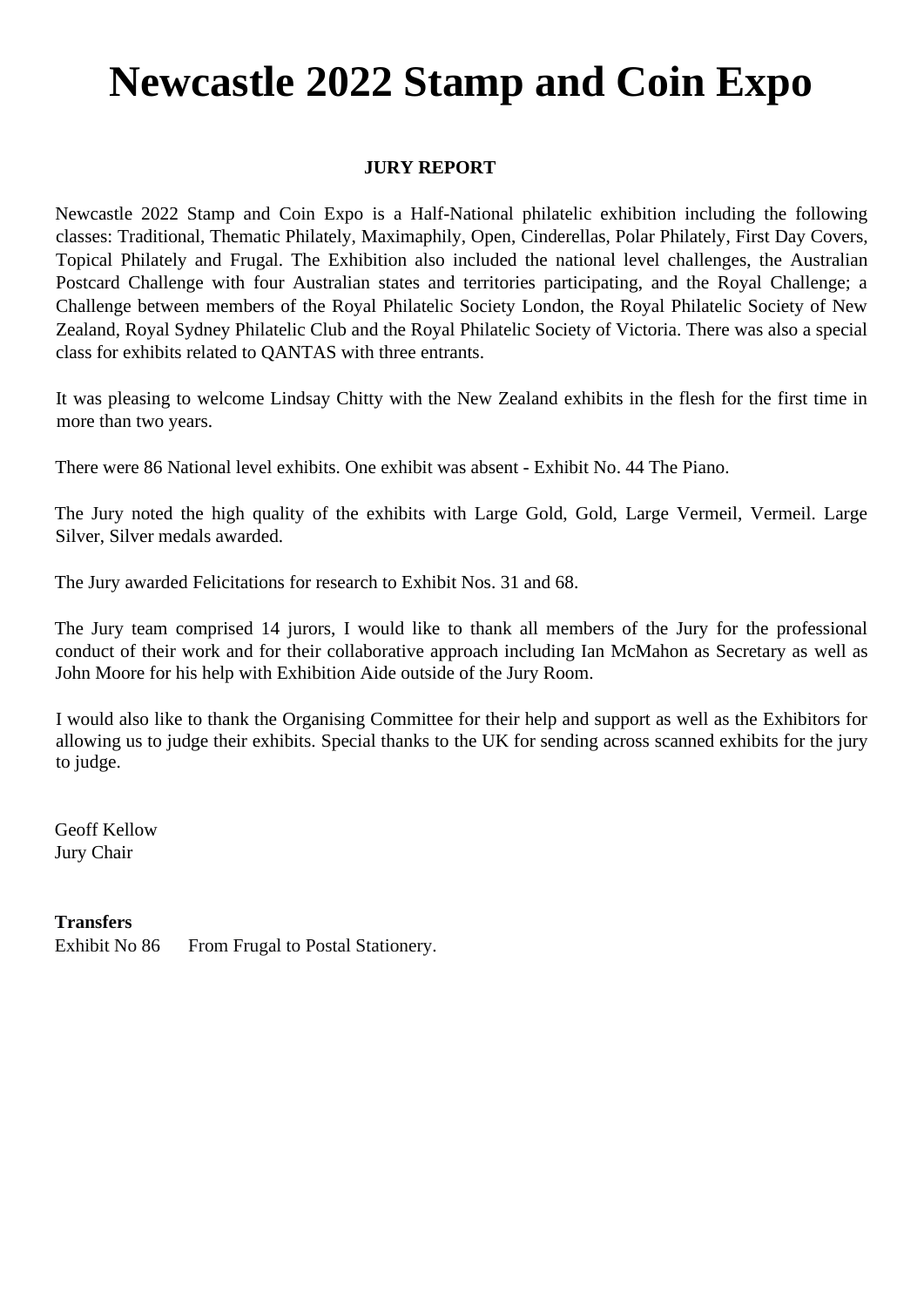#### **Newcastle 2022 Jury**

Geoff Kellow (NSW) (Chairman) Ian McMahon (ACT) (Secretary) John Vassallo (ACT) Peter Brigden (NSW) Stephen Browne (NSW) Bruce Chadderton (NSW) David Collyer (NSW) Tony Griffin (NSW) Russell Boylan (Qld) Tony Presgrave (SA) Peter Allan (Tas) Darryl Fuller (Tas) Frank Pauer (Vic) Lindsay Chitty (NZ) Nigel Carter (Apprentice) (SA)

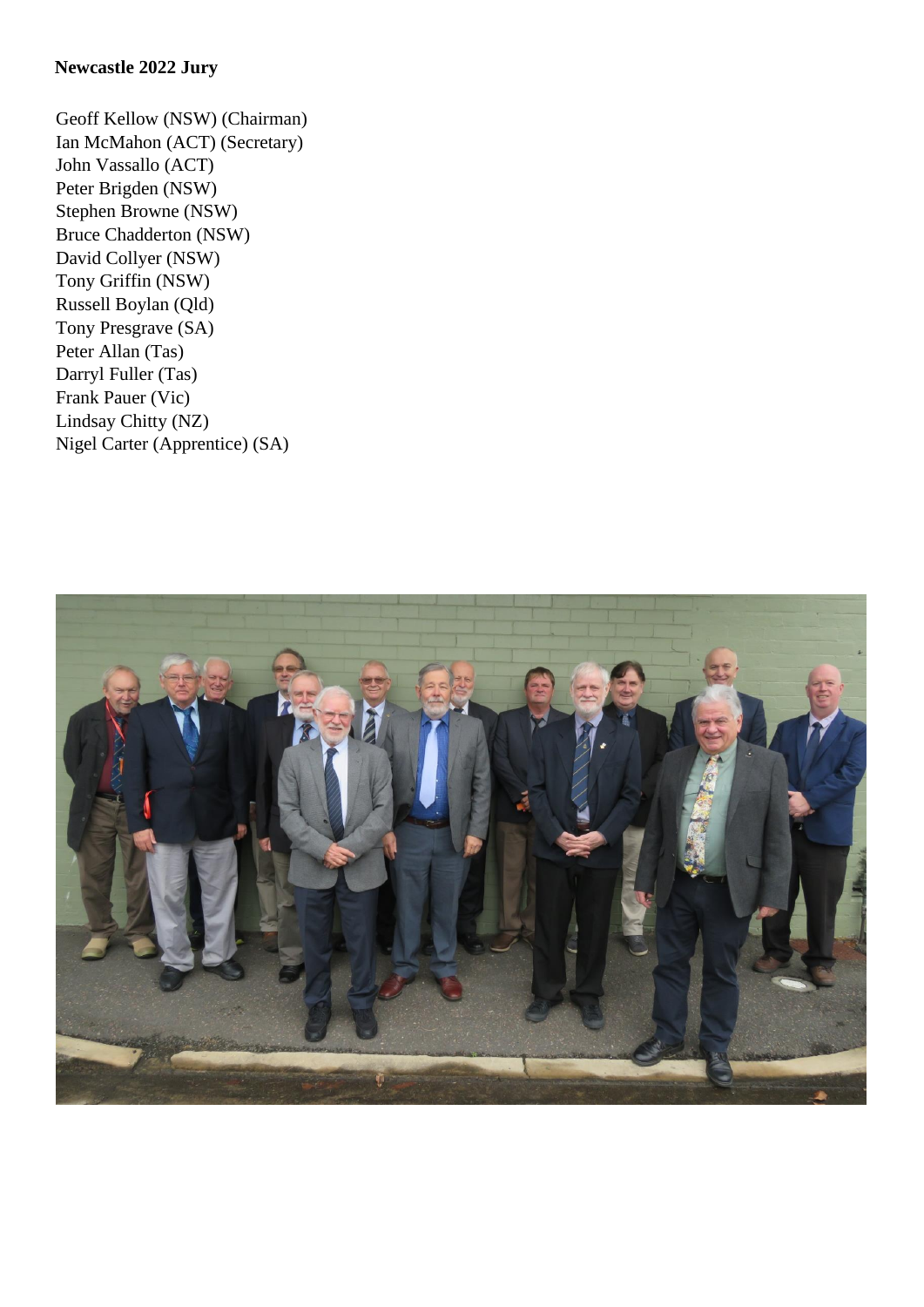#### **Australasian Picture Postcard Challenge** Scores and The Scores Scores Scores Scores

| <b>ACT</b>    | Gendek          | Marilyn        | Nutritional Sustenance in a Nursing World                                | 80  |
|---------------|-----------------|----------------|--------------------------------------------------------------------------|-----|
|               | Smith           | Dingle         | Tally me Banana'-the rise of the Jamacia Banana Industry                 | 72  |
|               | Karman          | Hans           | Windmills                                                                | 83  |
|               | <b>Bodley</b>   | Elspeth        | Our National Capital 1901-1939                                           | 83  |
|               |                 |                |                                                                          | 318 |
| <b>NSW</b>    | Hancock         | <b>Barbara</b> | Sydney's Historic George Street                                          | 83  |
|               | Peck            | Richard        | <b>Regional Trams of Australia</b>                                       | 75  |
|               | Beechey         | Des            | Seventy nine Publishers of Tasmanian Postcards                           | 76  |
|               | Fitzgerald      | Jeff           | Postcard Images of Aboriginal People                                     | 87  |
|               |                 |                |                                                                          | 321 |
| <b>NZ</b>     | Chivers         | Stephen        | Mandalay                                                                 | 81  |
|               | Marshall        | Ross           | <b>West Coast Coal Shipping</b>                                          | 85  |
|               | <b>Banfield</b> | Jenny          | Anthropomorphic Cats                                                     | 80  |
|               | Long            | Jeff           | W.T. Wilson, Photographer & Postcard Publisher, Auckland, New<br>Zealand | 94  |
|               |                 |                |                                                                          | 340 |
| <b>SthAus</b> | Edwards         | Pauline        | <b>Appliqued Materials</b>                                               | 67  |
|               | Figg            | David          | The Hoboken 1900 Docks Fire                                              | 78  |
|               | Downes          | Alma           | A Cornish Tour                                                           | 78  |
|               | Roland          | Jennifer       | 1900 Paris Exhibition                                                    | 77  |
|               |                 |                |                                                                          | 300 |
| WA            | Duberal         | Ross           | Fiji- Arthur Mills, publisher 1907-1911                                  | 72  |
|               | Hoath           | Steve          | World War I Postcards by Captain Bruce Brainsfather                      | 82  |
|               | <b>DiBiase</b>  | John           | <b>Morbid Views</b>                                                      | 71  |
|               | Kouwen          | Mike           | The semi officials (Departmentals) of Western Australia                  | 93  |
|               |                 |                |                                                                          | 318 |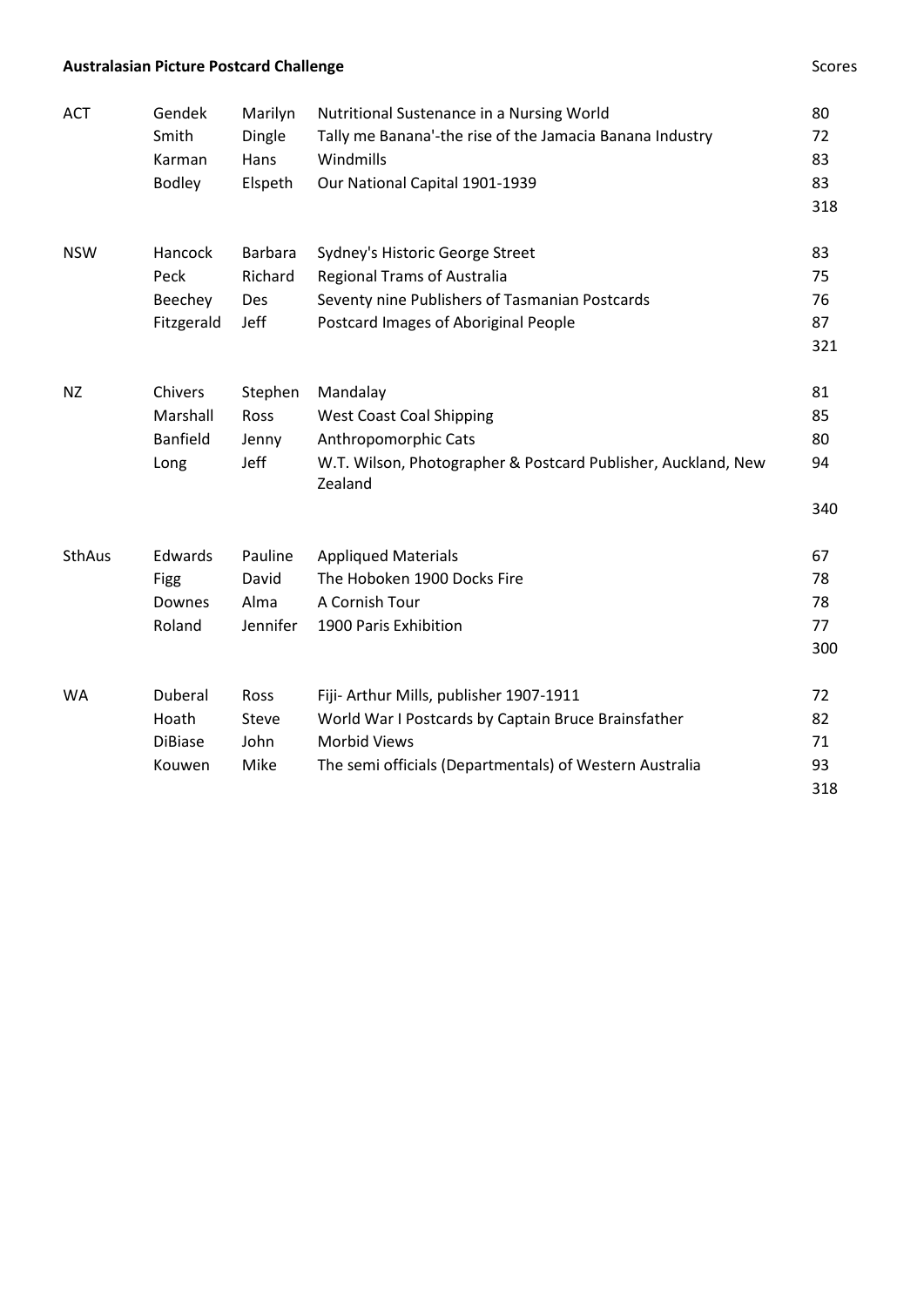#### **Royal Challenge Teams**

| Royal<br>Philatelic<br>Society,<br>London | Cordon         | David          | De la Rue, Bermuda Queen Victoria stamps and their uses                                               | 95                   |
|-------------------------------------------|----------------|----------------|-------------------------------------------------------------------------------------------------------|----------------------|
|                                           | Richards       | Simon          | The Postal History of Savoy to UPU                                                                    | 96                   |
|                                           | <b>Davies</b>  | John           | A Jubilee Reminiscence                                                                                | 94                   |
|                                           | Smith          | Michael        | The Postal Stationery of the Orange Free State                                                        | 97                   |
|                                           |                |                |                                                                                                       | 382                  |
| <b>New</b><br>Zealand                     | Thackery       | Tony           | New Zealand Letter Cards from Queen Victoria to King George V                                         | 78                   |
|                                           | Treadwell      | Martin         | The Philately of the two New Hebrides 1842 -1941: A story of two<br>jurisdictions and one Post office | 92                   |
|                                           | McTaggart      | Paul           | The Victoria Cross - Supreme Valour                                                                   | 90                   |
|                                           | Marshall       | <b>Ross</b>    | USA-USSR Scientist exchange programme in Antarctica                                                   | 92                   |
|                                           |                |                |                                                                                                       | 352                  |
| Sydney                                    | Hancock        | <b>Barbara</b> | Australia's Peel and Stick Revolution                                                                 | 91                   |
|                                           | Pearson        | John           | The Official stamps of South Australia from 1868 to 1914                                              | 84                   |
|                                           | Ebbing         | Gert           | Prussia 1850 - 1867                                                                                   | 84                   |
|                                           | Schofield      | Tim            | Machine Cancels, Postmarks and Postal Markings of GB 1857-1914                                        | 92                   |
|                                           |                |                |                                                                                                       | 351                  |
| Victoria                                  | Clark          | Bill           | Emblems Issue of Victoria 1857 to 1863                                                                | 93                   |
|                                           | Groom          | Malcolm        | Tasmanian Embossed Stationery 1883 to 1912                                                            | 94                   |
|                                           | <b>Bromser</b> | Charles        | <b>Rocket Mail Pioneers</b>                                                                           | 93                   |
|                                           | <b>Diffen</b>  | Gary           | Preparations for War and the Australian Military Campaign at<br>Gallipoli                             | 94                   |
|                                           |                |                |                                                                                                       | $\sim$ $\sim$ $\sim$ |

374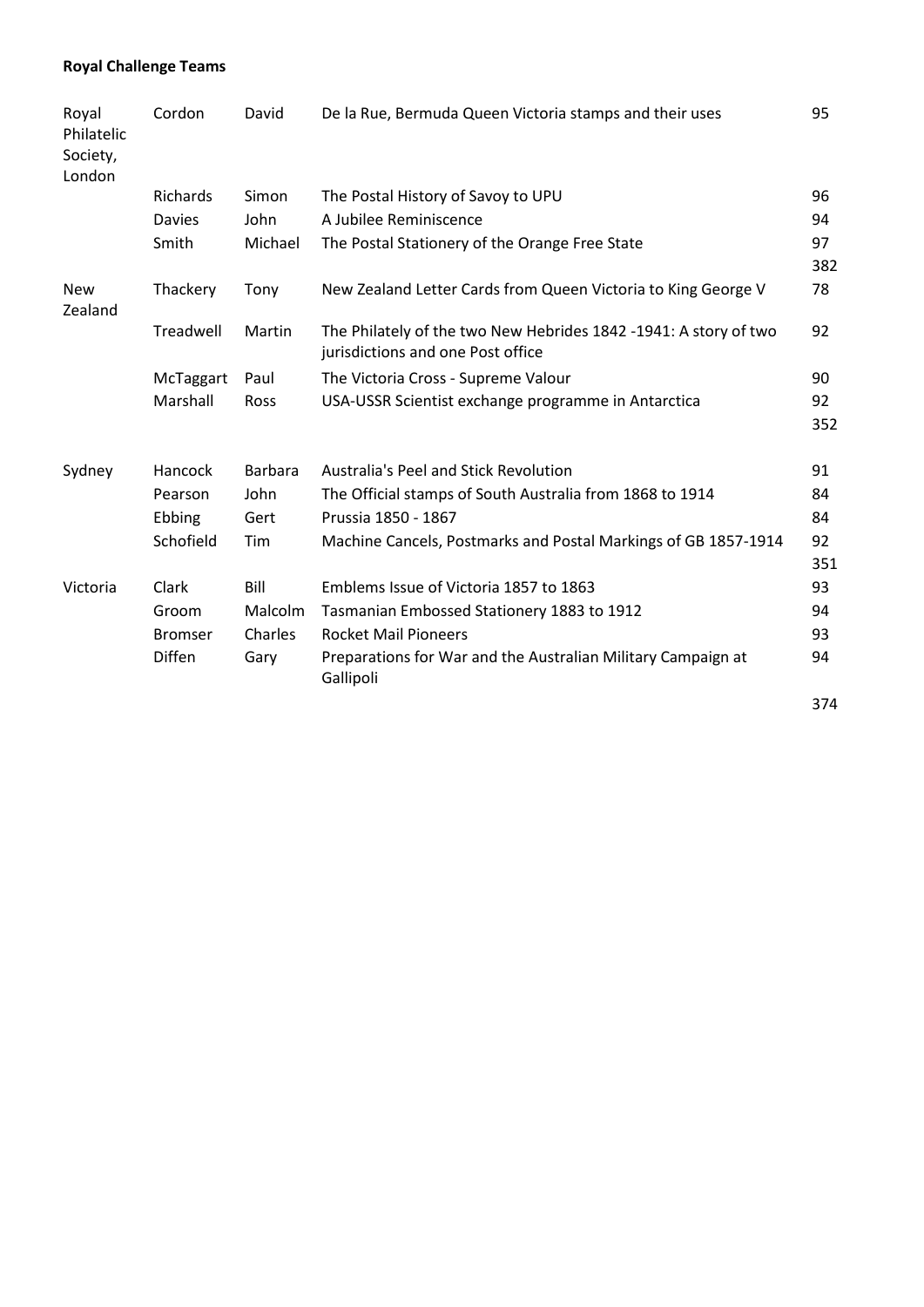| Award                                                    | <b>Donor</b>                                  | <b>Exhibit</b><br><b>No</b> | <b>Exhibitor</b>                 | <b>Exhibit</b>                                                                    | <b>Prize</b>                                                    |
|----------------------------------------------------------|-----------------------------------------------|-----------------------------|----------------------------------|-----------------------------------------------------------------------------------|-----------------------------------------------------------------|
| Best in Show                                             | Australian<br>Philatelic<br>Federation        |                             |                                  |                                                                                   | <b>Art Glass</b><br>Earth crystal                               |
| Runner up                                                | Australia Post                                |                             |                                  |                                                                                   | Assorted<br>Limited<br>Edition<br>Products                      |
| Second Runner up                                         | <b>PHILAS</b>                                 |                             |                                  |                                                                                   | <b>APTA</b><br>Vouchers                                         |
| <b>Best in Show</b>                                      |                                               | 1                           | David Cordon                     | De la Rue, Bermuda<br>Queen Victoria stamps<br>and their uses                     |                                                                 |
| <b>Runner up</b>                                         |                                               | 30                          | Michael Smith                    | The Postal Stationery<br>of the Orange Free<br><b>State</b>                       |                                                                 |
| <b>Second Runner up</b>                                  |                                               | 64                          | Jeff Long                        | W.T. Wilson,<br>Photographer &<br>Postcard Publisher,<br>Auckland, New<br>Zealand |                                                                 |
| <b>Best in Traditional</b>                               | <b>PHILAS</b>                                 | 2                           | <b>Bill Clark</b>                | Emblems Issue of<br>Victoria 1857 to 1863                                         | <b>Two APTA</b><br>Gift<br>Vouchers                             |
| Best in Open - Edric<br><b>Druce Memorial Prize</b>      | <b>ACT Philatelic</b><br>Council              | 35                          | John Davies                      | A Jubilee<br>Reminiscence                                                         | Oilskin cooler<br>pack                                          |
| Polar Prize                                              | <b>Polar Society</b>                          | 72                          | Dianne<br>Saunders               | Antarctica Expedition<br>Ships 1773-2020                                          | The Race to<br>the South,<br>Scott and<br>Amundsen<br>1911 Book |
| <b>Best Topical</b>                                      | <b>Bernard Beston</b><br><b>FIP President</b> | 83                          | Gaye and<br>Graeme<br>Chequer    | Selected Orchid<br>Genera - Etymology,<br>Distribution and<br>Characteristics     | President La<br>Perouse<br><b>Book</b>                          |
| Best Novice -John<br><b>MacDonnell Memorial</b><br>Prize | Victorian<br>Philatelic<br>Council            | 22                          | John Bozic                       | 1d KGV issues of the<br>Commonwealth of<br>Australia                              | Art Glass<br>Ocean<br>Crystal                                   |
| Best In First Day Covers                                 | New Zealand<br>Philatelic<br>Federation       | 78                          | <b>Gregory Peter</b>             | Australian Pre-<br>Decimal First Day<br>Covers. 1927-1940                         | Maori<br>Artwork                                                |
| <b>Best Picture Postcard</b><br>entry                    | Newcastle<br>Philatelic society               | 68                          | Mike Kouwen                      | The Semi Officials<br>(Departmentals) of<br>Western Australia                     | Postcards<br>From the<br>Past by Greg<br>Ray                    |
| Polar Prize                                              | Polar Society                                 | 73                          | <b>Teresa Harry</b>              | <b>Operation Deep</b><br><b>Freeze Picket Ships</b>                               | Antarctica<br><b>Book</b>                                       |
| Cinderella Stamp Club of<br>Australasia Prize            | Cinderella<br>Stamp Club of<br>Australasia    | 13                          | Jon Tiernan                      | Victoria Railway<br>Parcel/Freight Stamps<br>1877-1966                            | <b>Etched glass</b><br>plate                                    |
| <b>Winning Team Royal</b><br>Challenge Team              | <b>Patrick Maselis</b>                        |                             | Royal Philatelic Society, London |                                                                                   | Plate                                                           |
| Winning Royal Challenge<br>Team members                  | Royal Philatelic<br>Society of                |                             |                                  |                                                                                   | Crystal<br>Paperweights                                         |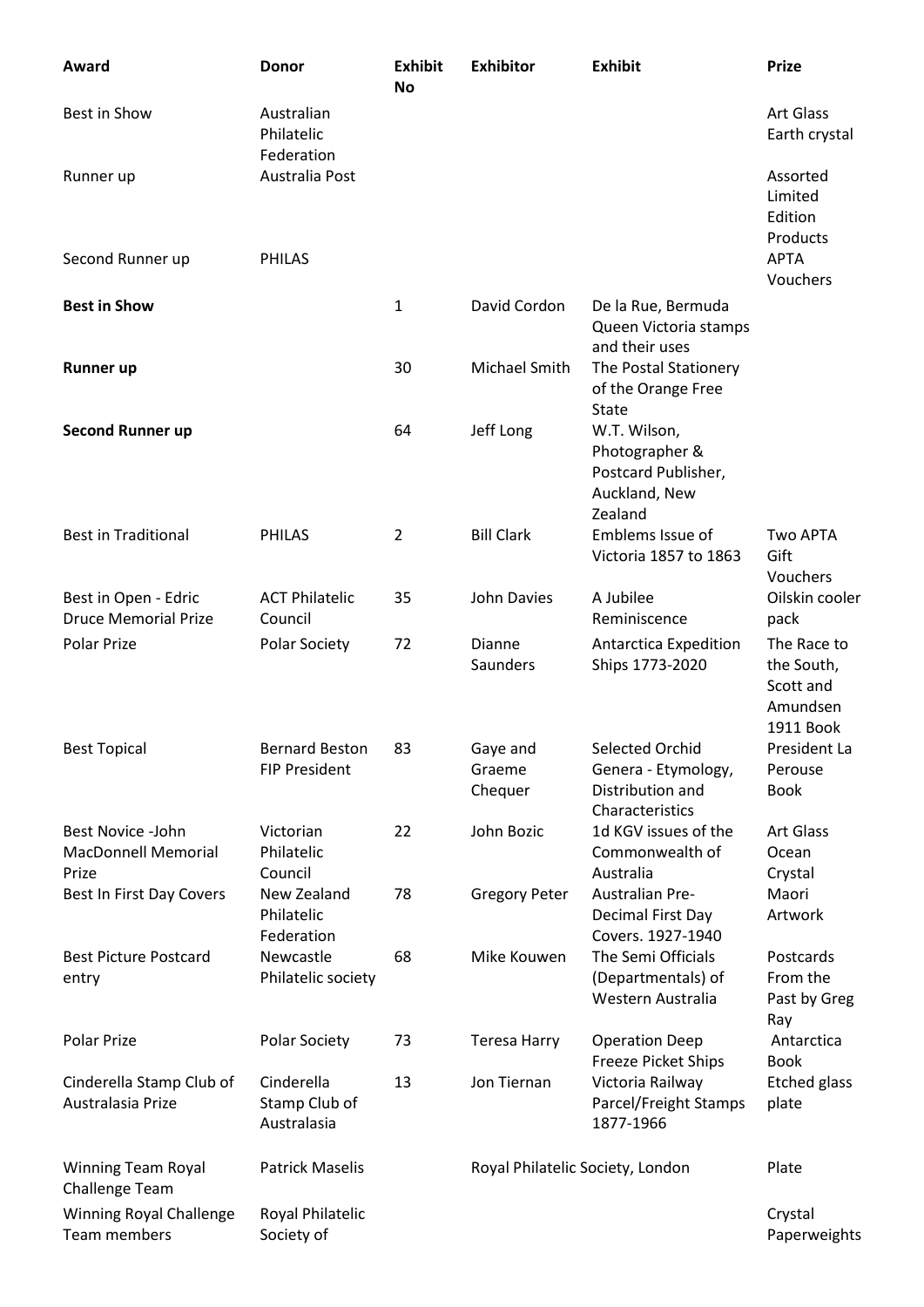| Victoria |  |  |
|----------|--|--|
|          |  |  |

| Winning Team Australian                         | Australasian | New Zealand |
|-------------------------------------------------|--------------|-------------|
| <b>Postcard Challenge</b>                       | Postcard     |             |
|                                                 | Challenge    |             |
|                                                 | Perpetual    |             |
|                                                 | Trophy       |             |
| <b>Winning Picture Postcard</b><br>Team Members | John Moore   |             |
|                                                 |              |             |

Mulganai Artwork Tote Bags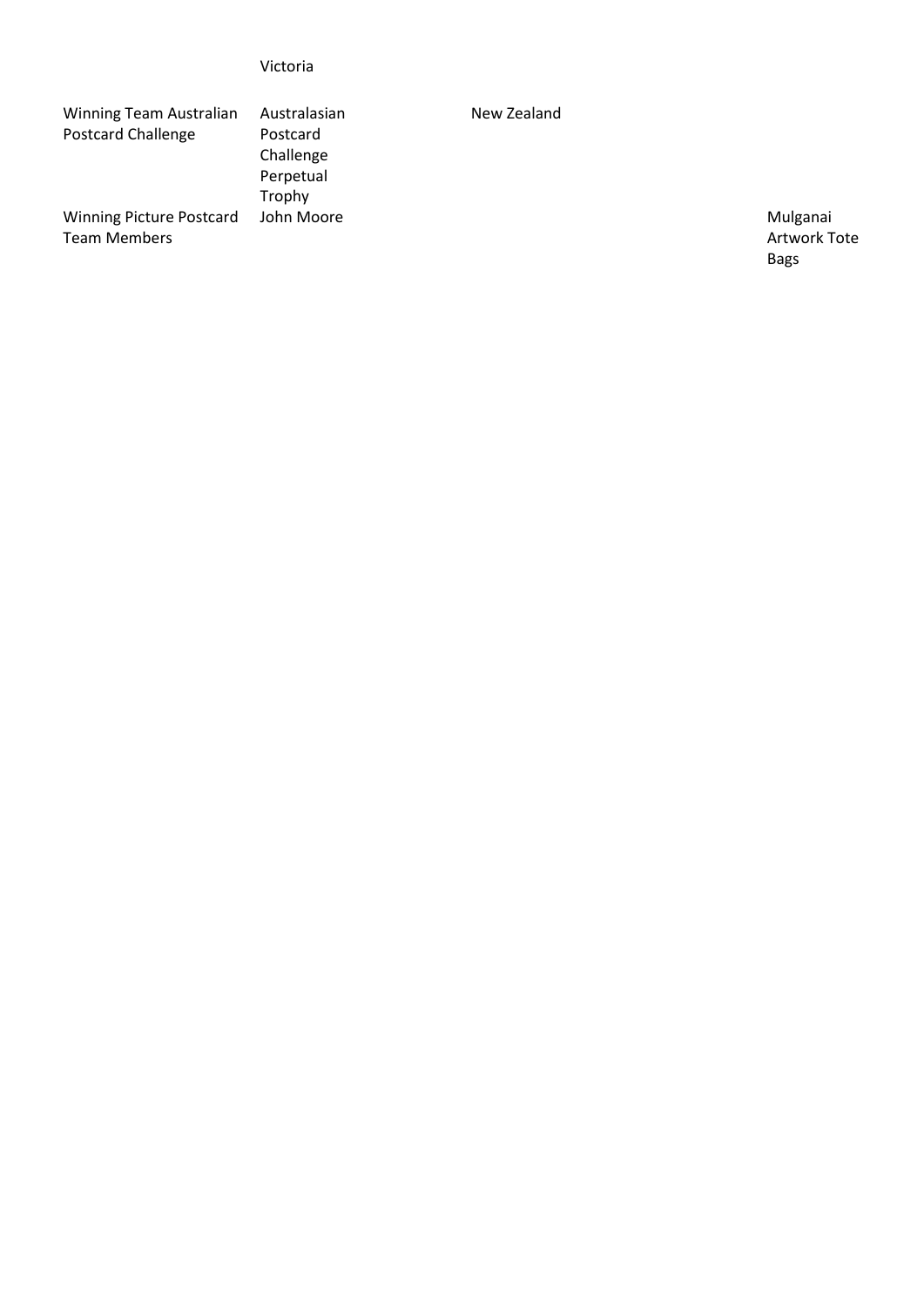#### **RESULTS**

#### **TRADITIONAL**

| De la Rue, Bermuda Queen Victoria stamps and their uses<br>David Cordon (UK)                      | <b>Traditional</b> | 95 LG<br>1         | <b>SP</b><br>$1 - 5$   |
|---------------------------------------------------------------------------------------------------|--------------------|--------------------|------------------------|
| Emblems Issue of Victoria 1857 to 1863<br><b>Bill Clark (Vic)</b>                                 | <b>Traditional</b> | 93 LG<br>2         | <b>SP</b><br>$6 - 10$  |
| <b>RSA Second Definitives</b><br>Joan Orr (Qld)                                                   | <b>Traditional</b> | 82 LV<br>3         | $11 - 15$              |
| Queensland Railway Freight Stamps 1965 to 1994<br>Dave Elsmore (Qld)                              | <b>Traditional</b> | 86 G<br>4          | 16-20                  |
| <b>Gold Coast Queen Victoria and King Edward VII</b><br>Philip Levine (Qld)                       | <b>Traditional</b> | 90 LG<br>5         | $21 - 28$              |
| The 1935 Pictorial definitive stamps of New Zealand<br>Lionel Savins (NSW)                        | <b>Traditional</b> | 92 LG<br>6         | $29 - 36$              |
| <b>Spanish Philippines</b><br>Geoffrey Lewis (NSW)                                                | <b>Traditional</b> | 83 LV<br>7         | 37-40                  |
| Nicaraguan Postage Stamps - The Seebeck Era (1890-1899)<br>Glen Stafford (WA)                     | <b>Traditional</b> | <b>90 LG</b><br>8  | 41-48                  |
| South Australia's small De la Rue stamps issued in the Colonial era<br>Harry Lower (SthAus)       | <b>Traditional</b> | 92 LG<br>9         | 49-56                  |
| Great Britain 1966 Football World Cup<br>David Lloyd (Qld)                                        | <b>Traditional</b> | 82 LV<br>10        | 57-59                  |
| Fiji - King George VI - the Definitives<br>Paul Xavier (NZ)                                       | <b>Traditional</b> | 88 G<br>11         | 60-65                  |
| Hong Kong George V Definitives 1912-37, including China overprints<br>Sarah Harvey (NSW)          | <b>Traditional</b> | 82 LV<br>12        | 66-70                  |
| Victoria Railway Parcel/Freight Stamps 1877-1966<br>Jon Tiernan (NSW)                             | <b>Traditional</b> | <b>90 LG</b><br>13 | <b>SP</b><br>$71 - 75$ |
| Definitive Stamps of Bangladesh 1973-1977<br>Md Zahidul Islam (SthAus)                            | <b>Traditional</b> | 80 LV<br>14        | 76-80                  |
| <b>Sarawak</b><br>Paul Barsdell (ACT)                                                             | <b>Traditional</b> | 90 LG<br>15        | 81-88                  |
| 1938-1953 King George VI period postal issues<br><b>Richard Gurevitch (ACT)</b>                   | <b>Traditional</b> | 86 G<br>16         | 89-96                  |
| The Duloz Stamps of the Ottoman Empire<br>Mike Freeman (Qld)                                      | <b>Traditional</b> | 87 G<br>17         | 97-101                 |
| The Chinese Revolution of 1911 and Sun Yat-sen stamps<br>Zengshu Chang (NSW)                      | <b>Traditional</b> | <b>74 LS</b><br>18 | 102-106                |
| Katanga, South Kasai, Albertville and Stanleyville - Consequences of an African<br><b>Tragedy</b> |                    | 78 V               |                        |
| Rod Kantor (WA)                                                                                   | <b>Traditional</b> | 19                 | 107-111                |
| 1929 Swan - The stamp to commemorate the centenary of Western Australia<br>Gregory Laidler (NSW)  | <b>Traditional</b> | 78 V<br>20         | 112-116                |
| The 1927 stamp commemorating the opening of Parliament House in Canberra<br>Gregory Laidler (NSW) | <b>Traditional</b> | 82 LV<br>21        | 117-123                |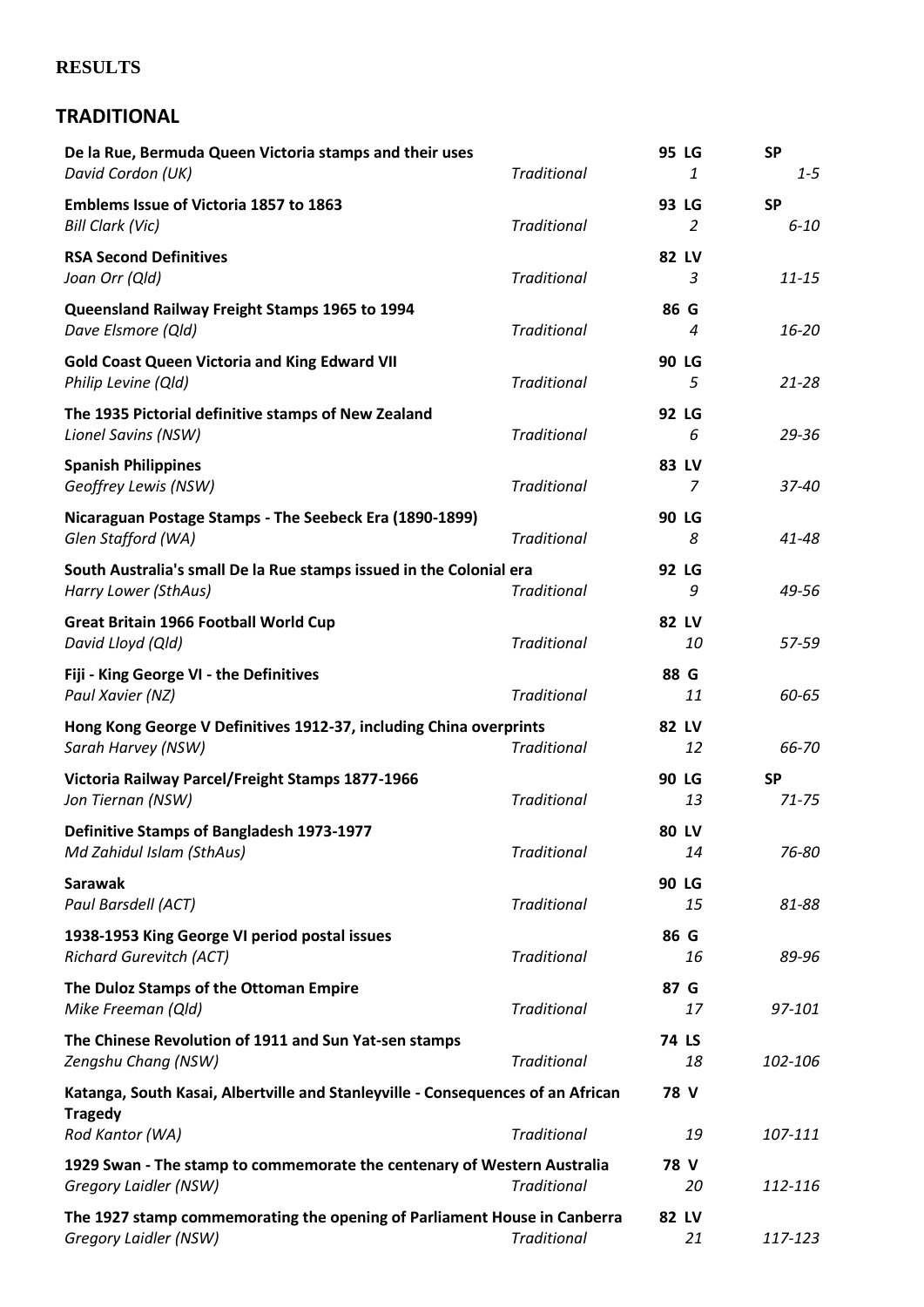| 1d KGV issues of the Commonwealth of Australia<br>John Bozic (NSW)                                    | <b>Traditional</b>                       | 90 LG<br>22        | <b>SP</b><br>124-131 |
|-------------------------------------------------------------------------------------------------------|------------------------------------------|--------------------|----------------------|
| The Official stamps of South Australia from 1868 to 1914<br>John Pearson (NSW)                        | <b>Traditional</b>                       | 84 LV<br>23        | 132-136              |
| Prussia 1850 - 1867<br>Gert Ebbing (NSW)                                                              | <b>Traditional</b>                       | 84 LV<br>24        | 137-141              |
| The Philately of the two New Hebrides 1842 -1941: A story of two jurisdictions<br>and one Post office |                                          | 92 LG              |                      |
| Martin Treadwell (NZ)<br>New Zealand - The Magpie Moth 1970-1973<br>Jeff Simpson (NZ)                 | <b>Traditional</b><br><b>Traditional</b> | 25<br>85 G<br>26   | 142-149<br>150-157   |
| Panama Semi Postal issues 1939-1949<br><b>Bernard Beston (Qld)</b>                                    | <b>Traditional</b>                       | 82 LV<br>27        | 158-160              |
| <b>POSTAL HISTORY</b>                                                                                 |                                          |                    |                      |
| Machine Cancels, Postmarks and Postal Markings of GB 1857-1914<br>Tim Schofield (Vic)                 | Postal History 2a                        | 92 LG<br>28        | 161-168              |
| The Postal History of Savoy to UPU<br>Simon Richards (UK)                                             | Postal History 2b                        | <b>96 LG</b><br>29 | 169-173              |
| <b>POSTAL STATIONERY</b>                                                                              |                                          |                    |                      |
| The Postal Stationery of the Orange Free State<br>Michael Smith (UK)                                  | <b>Postal Stationery</b>                 | 97 LG<br>30        | <b>SP</b><br>181     |
| <b>Tasmanian Embossed Stationery 1883 to 1912</b><br><b>Malcolm Groom (Tas)</b>                       | <b>Postal Stationery</b>                 | 94 LG<br>31        | Fel<br>182-189       |
| New Zealand Letter Cards from Queen Victoria to King George V<br>Tony Thackery (NZ)                   | <b>Postal Stationery</b>                 | 78 V<br>32         | 190-194              |
| <b>Formular Registered Envelopes of Eastern Africa</b><br><b>Bernard Beston (Qld)</b>                 | <b>Postal Stationery</b>                 | 78 V<br>86         | 424-430              |
| <b>AEROPHILATELY</b>                                                                                  |                                          |                    |                      |
| Qantas's International competitors during the tenure of Hudson Fysh (1931-                            |                                          | 76 V               |                      |
| 1966)<br>Ed Wolf (NSW)                                                                                | Aerophilately                            | 33                 | 195-199              |
| <b>ASTROPHILATELY</b>                                                                                 |                                          |                    |                      |
| <b>Rocket Mail Pioneers</b><br>Charles Bromser (Vic)                                                  | Astrophilately                           | 93 LG<br>34        | 200-204              |
| <b>OPEN PHILATELY</b>                                                                                 |                                          |                    |                      |
| A Jubilee Reminiscence<br>John Davies (UK)                                                            | <b>Open Philately</b>                    | 94 LG<br>35        | <b>SP</b><br>205-212 |
| The German Occupation of Guernsey 1940-1945<br>Tony Walker (NSW)                                      | <b>Open Philately</b>                    | 77 V<br>36         | 213-220              |
| Preparations for War and the Australian Military Campaign at Gallipoli<br>Gary Diffen (Vic)           | <b>Open Philately</b>                    | 94 LG<br>37        | 221-228              |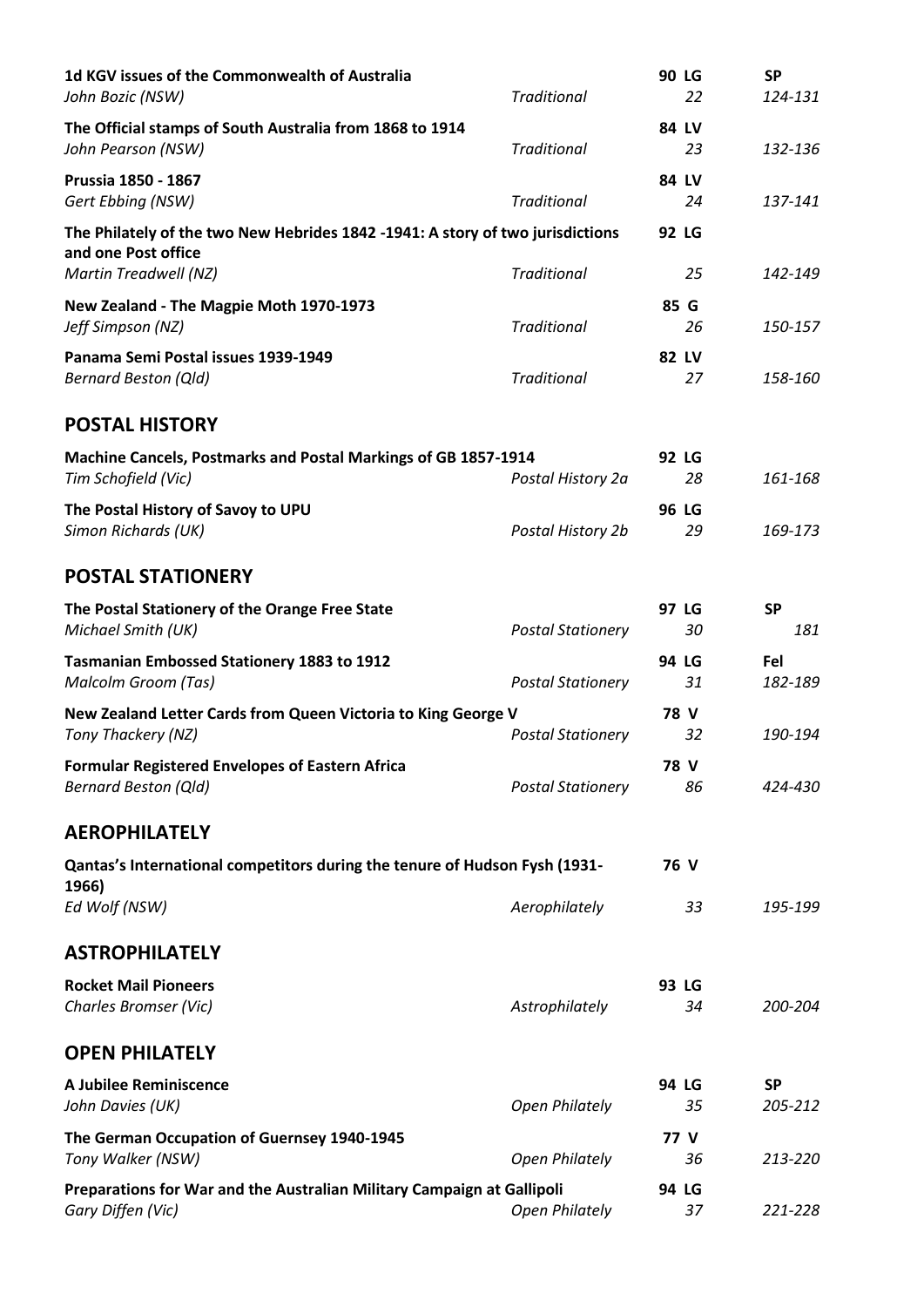| <b>Wellington Airport at Rongotai</b><br>Leigh Gravestock (NZ)                                            | <b>Open Philately</b>                 | 81 LV<br>38        | 229-231 |
|-----------------------------------------------------------------------------------------------------------|---------------------------------------|--------------------|---------|
| North Borneo Defence,, Occupation and Liberation 1939-1948<br>Tony Walker (NSW)                           | <b>Open Philately</b>                 | 81 LV<br>39        | 232-239 |
| <b>Martin Luther King Jr</b><br>Ross Newton (Vic)                                                         | <b>Open Philately</b>                 | <b>70 LS</b><br>40 | 240-242 |
| <b>The Story of Vanilla</b><br>Gaye and Graeme Chequer (Tas)                                              | <b>Open Philately</b>                 | 85 G<br>41         | 243-247 |
| <b>The Blue Danube</b><br>Miklos Dombay (Qld)                                                             | <b>Open Philately</b>                 | 76 V<br>42         | 248-252 |
| <b>Coconut-The Palm of Life</b><br>John Moore (NSW)                                                       | <b>Open Philately</b>                 | 80 LV<br>43        | 253-257 |
| <b>The Piano</b><br>Sinclair McLaren (NZ)                                                                 | <b>Open Philately</b>                 | $\mathbf 0$<br>44  | 258-261 |
| The Happy Hen and her partner, the arrogant Rooster<br>Monica Cromie (NZ)                                 | <b>Open Philately</b>                 | 81 LV<br>45        | 262-266 |
| Honey<br>Monica Cromie (NZ)                                                                               | <b>Open Philately</b>                 | 88 G<br>46         | 267-271 |
| The Victoria Cross - Supreme Valour<br>Paul McTaggart (NZ)                                                | <b>Open Philately</b>                 | 90 LG<br>47        | 272-276 |
| <b>ONE FRAME POSTAL HISTORY</b>                                                                           |                                       |                    |         |
|                                                                                                           |                                       |                    |         |
| Qantas Slogans as used in Postal Franking Machines, Metered Cancellations and<br><b>Qantas Stationery</b> |                                       | 57 B               |         |
| Andrew Small (NSW)                                                                                        | One Frame Postal<br><b>History</b>    | 48                 | 277-277 |
| <b>ONE FRAME PICTURE POSTCARDS</b>                                                                        |                                       |                    |         |
| <b>Nutritional Sustenance in a Nursing World</b><br>Marilyn Gendek (ACT)                                  | One Frame Picture<br>Postcards        | 80 LV<br>49        | 278-278 |
| Tally me Banana'-the rise of the Jamacia Banana Industry<br>Dingle Smith (ACT)                            | <b>One Frame Picture</b><br>Postcards | <b>72 LS</b><br>50 | 279-279 |
| <b>Sydney's Historic George Street</b><br><b>Barbara Hancock (NSW)</b>                                    | One Frame Picture<br>Postcards        | 83 LV<br>51        | 280-280 |
| <b>Regional Trams of Australia</b><br><b>Richard Peck (NSW)</b>                                           | One Frame Picture<br>Postcards        | 75 V<br>52         | 281-281 |
| <b>Mandalay</b><br>Stephen Chivers (NZ)                                                                   | One Frame Picture<br>Postcards        | 81 LV<br>53        | 282-282 |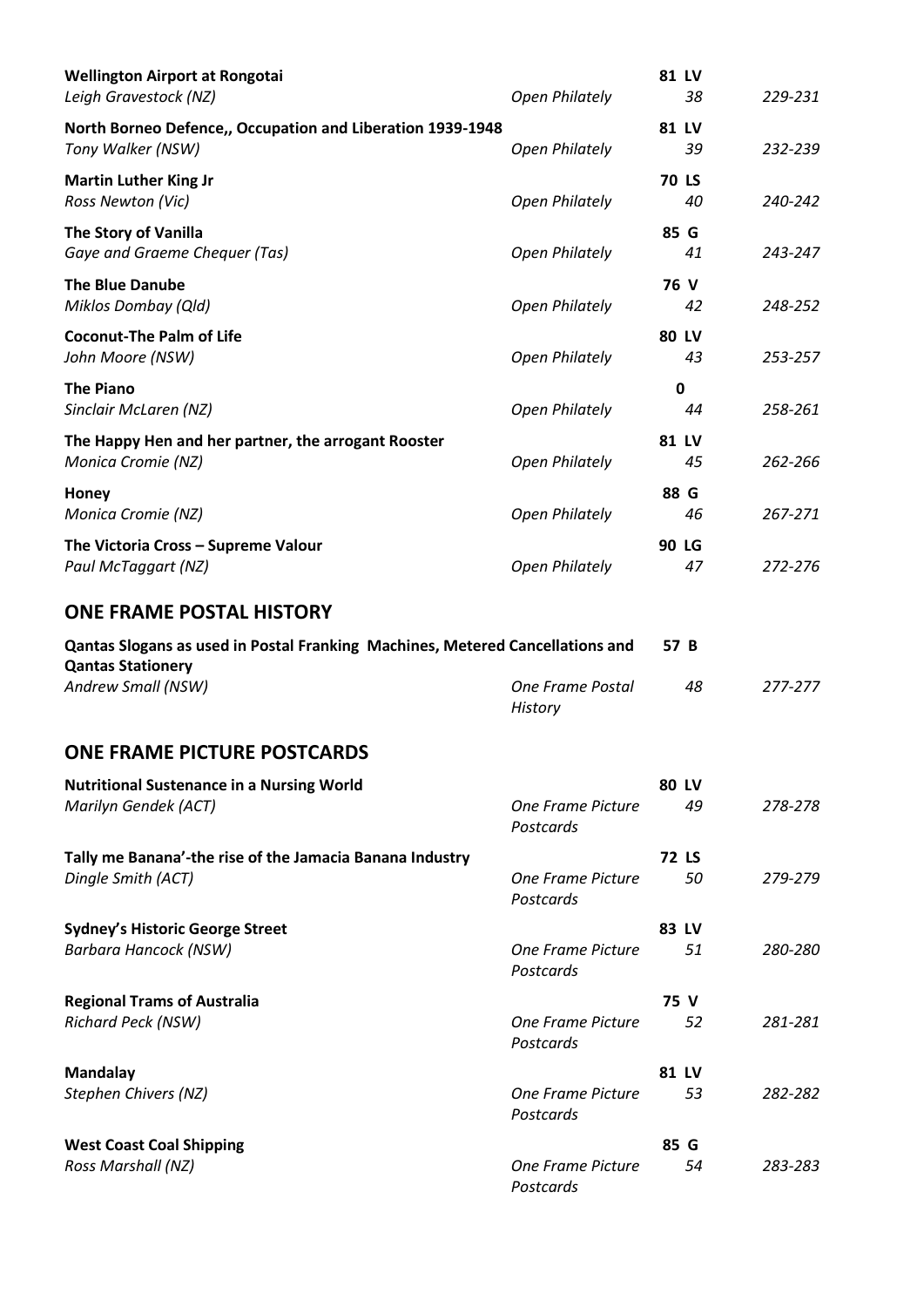| <b>Appliqued Materials</b>                          |                                | 67 S         |         |
|-----------------------------------------------------|--------------------------------|--------------|---------|
| Pauline Edwards (SthAus)                            | One Frame Picture<br>Postcards | 55           | 284-284 |
| The Hoboken 1900 Docks Fire                         |                                | 78 V         |         |
| David Figg (SthAus)                                 | One Frame Picture<br>Postcards | 56           | 285-285 |
| Fiji- Arthur Mills, publisher 1907-1911             |                                | <b>72 LS</b> |         |
| Ross Duberal (WA)                                   | One Frame Picture<br>Postcards | 57           | 286-286 |
| World War I Postcards by Captain Bruce Bairnsfather |                                | 82 LV        |         |
| Steve Hoath (WA)                                    | One Frame Picture<br>Postcards | 58           | 287-287 |

#### **PICTURE POSTCARDS**

| Windmills<br>Hans Karman (ACT)                                                          | <b>Picture Postcards</b> | 83 LV<br>59        | 288-292              |
|-----------------------------------------------------------------------------------------|--------------------------|--------------------|----------------------|
| Our National Capital 1901-1939<br>Elspeth Bodley (ACT)                                  | <b>Picture Postcards</b> | 83 LV<br>60        | 293-297              |
| <b>Seventy nine Publishers of Tasmanian Postcards</b><br>Des Beechey (NSW)              | <b>Picture Postcards</b> | 76 V<br>61         | 298-302              |
| <b>Postcard Images of Aboriginal People</b><br>Jeff Fitzgerald (NSW)                    | <b>Picture Postcards</b> | 87 G<br>62         | 303-307              |
| <b>Anthropomorphic Cats</b><br>Jenny Banfield (NZ)                                      | <b>Picture Postcards</b> | 80 LV<br>63        | 308-313              |
| W.T. Wilson, Photographer & Postcard Publisher, Auckland, New Zealand<br>Jeff Long (NZ) | <b>Picture Postcards</b> | 94 LG<br>64        | <b>SP</b><br>314-321 |
| <b>A Cornish Tour</b><br>Alma Downes (SthAus)                                           | <b>Picture Postcards</b> | 78 V<br>65         | 322-329              |
| <b>1900 Paris Exhibition</b><br>Jennifer Roland (SthAus)                                | <b>Picture Postcards</b> | 77 V<br>66         | 330-337              |
| <b>Morbid Views</b><br>John DiBiase (WA)                                                | <b>Picture Postcards</b> | 71 LS<br>67        | 338-342              |
| The Semi Officials (Departmentals) of Western Australia<br>Mike Kouwen (WA)             | <b>Picture Postcards</b> | 93 LG<br>68        | SP/Fel<br>343-347    |
| <b>Qantas Flys to the World</b><br>John Moore (NSW)                                     | <b>Picture Postcards</b> | <b>70 LS</b><br>69 | 348-351              |
| <b>POLAR PHILATELY</b>                                                                  |                          |                    |                      |
| Antarctica - Last Frontier on Earth<br>David Figg (SthAus)                              | <b>Polar Philately</b>   | 75 V<br>70         | 352-354              |
| <b>Humans in Antarctica</b><br>Darren Jones (NSW)                                       | <b>Polar Philately</b>   | 69 S<br>71         | 355-359              |
| <b>Antarctica Expedition Ships 1773-2020</b><br>Dianne Saunders (WA)                    | <b>Polar Philately</b>   | 78 V<br>72         | <b>SP</b><br>360-364 |
| <b>Operation Deep Freeze Picket Ships</b><br>Teresa Harry (NZ)                          | <b>Polar Philately</b>   | 71 LS<br>73        | <b>SP</b><br>365-371 |